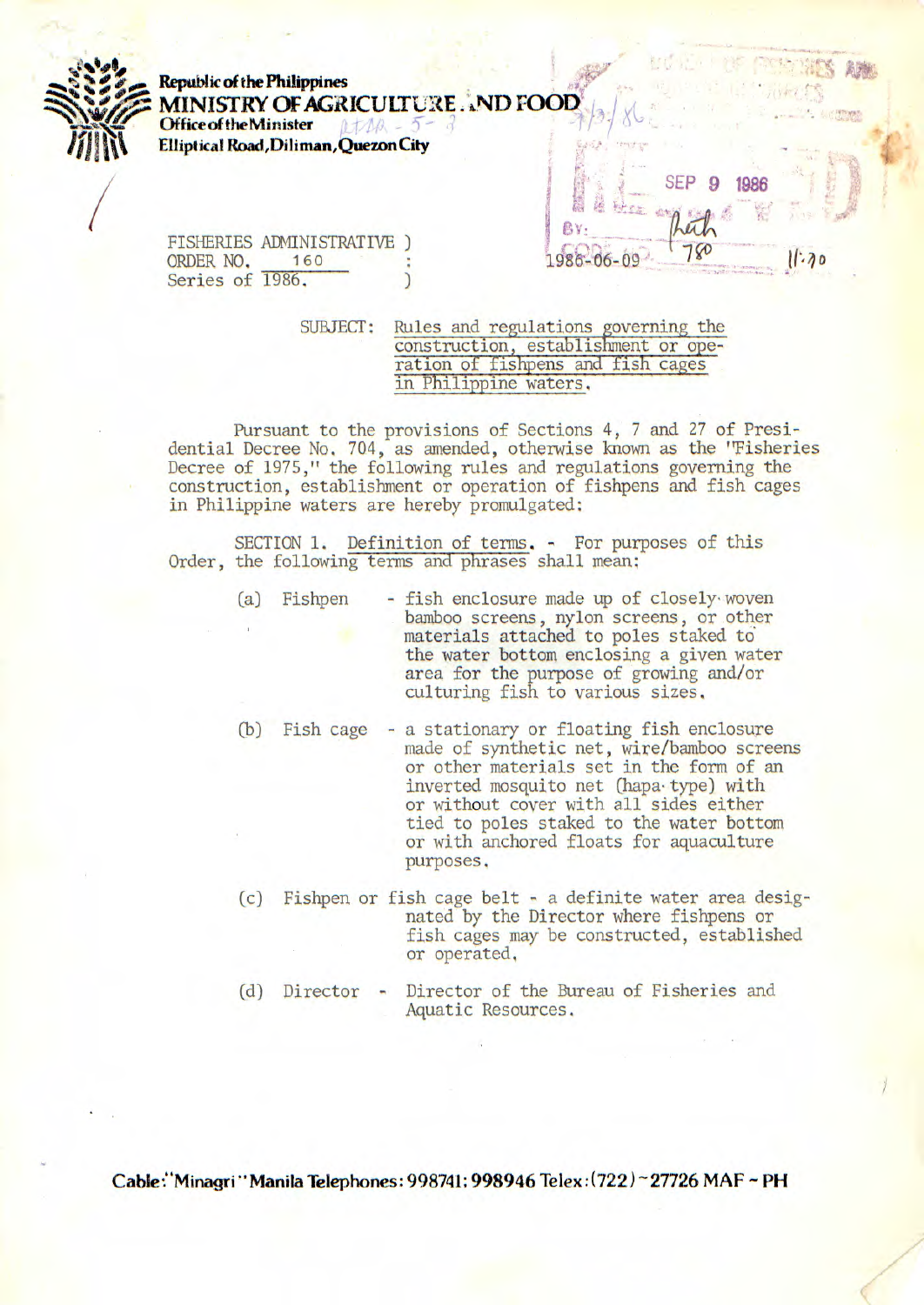SEC. 2. Prohibition. - No person, corporation, association, partnership or cooperative shall construct, establish or operate fishpens or fish cages in Philippine waters without a license duly issued by the Director.

SEC. 3. Who may apply. - A license to construct, establish or operate a fishpen or fish cage may be issued only to the following:

- (a) Citizens of the Philippines; and
- (b) Corporations, associations, partnerships or cooperatives duly registered in accordance with law and at least sixty (60%) per centum of the authorized capital stock of which belongs wholly to citizens of the Philippines.

SEC. 4. Filing of application. - A duly accomplished application for the construction, establishment or operation of fishpens or fish cages shall be filed with the Provincial Fishery Office where the water area applied for is situated and to be accompanied by the following requirements:

- (a) Location plan of the area applied for within the designated fishpen/fish cage belt;
- (b) Application fee of  $\cancel{Y}20.00$  either in cash or postal money order payable to the Bureau; and
- (c) Articles of Incorporation, By-Laws and/or Certificate of Registration, when applicable.
- SEC. 5. Area that may be granted. -
- (a) For fishpens an individual may be granted an area of not more than THREE (3) hectares.
	- a juridical applicant may be granted an area of not more than TEN (10) hectares.
- b) For fish cages an individual may be granted an area of not more than TWO HUNDRED (200) square meters.
	- a juridical applicant may be granted an area of not more than ONE THOUSAND (1,000) square meters.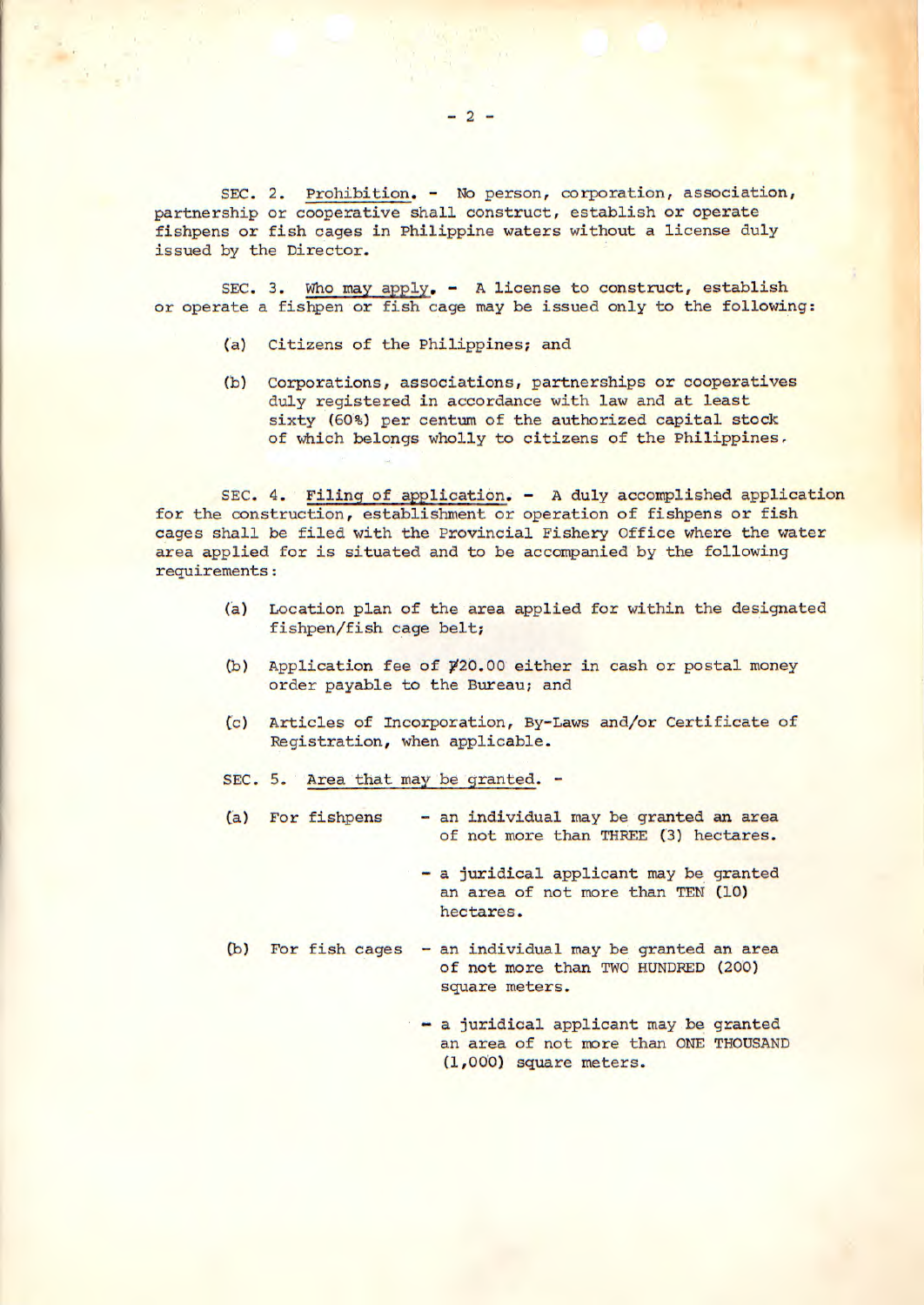SEC. 6. Annual license fee. -

- (a) For fishpen, the annual license fee shall be Two Hundred (#200.00) Pesos per hectare or fraction thereof.
- (b) For fish cage, the annual license fee shall be Twenty (#20.00) Pesos per 100 square meters or fraction thereof.

SEC. 7. Duration of license. - The license to construct, establish or operate fishpens or fish cages shall be for a period of five (5) years,subject to renewal.

SEC. 8. Surcharges. - When the annual license fee is not paid on the date it becomes due, the licensee shall pay a surcharge of One Hundred (100%) per centum.

- SEC. 9. Restrictions and/or limitations. -
- (a) No fishpen or fish cage shall be constructed, established or operated outside the designated fishpen/fish cage belt designated for the purpose.
- (b) No licensee shall construct, establish or operate fishpens/fish cages within thirty (30) meters distance from each other for purposes of free passage and/or navigation.

SEC. 10. Gratuitous license.  $-$  A gratuitous license may be issued by the Director to any government agency or institution of learning to construct, establish or operate fishpens or fish cages in the designated fishpen/fish cage belt for scientific, research or educational purposes, subject to such terms and conditions as may be imposed.

SEC. 11. Submission of semi-annual report. - The licensee shall submit a semi-annual report to the Director or his duly authorized representative of the production in his area for statistical purposes.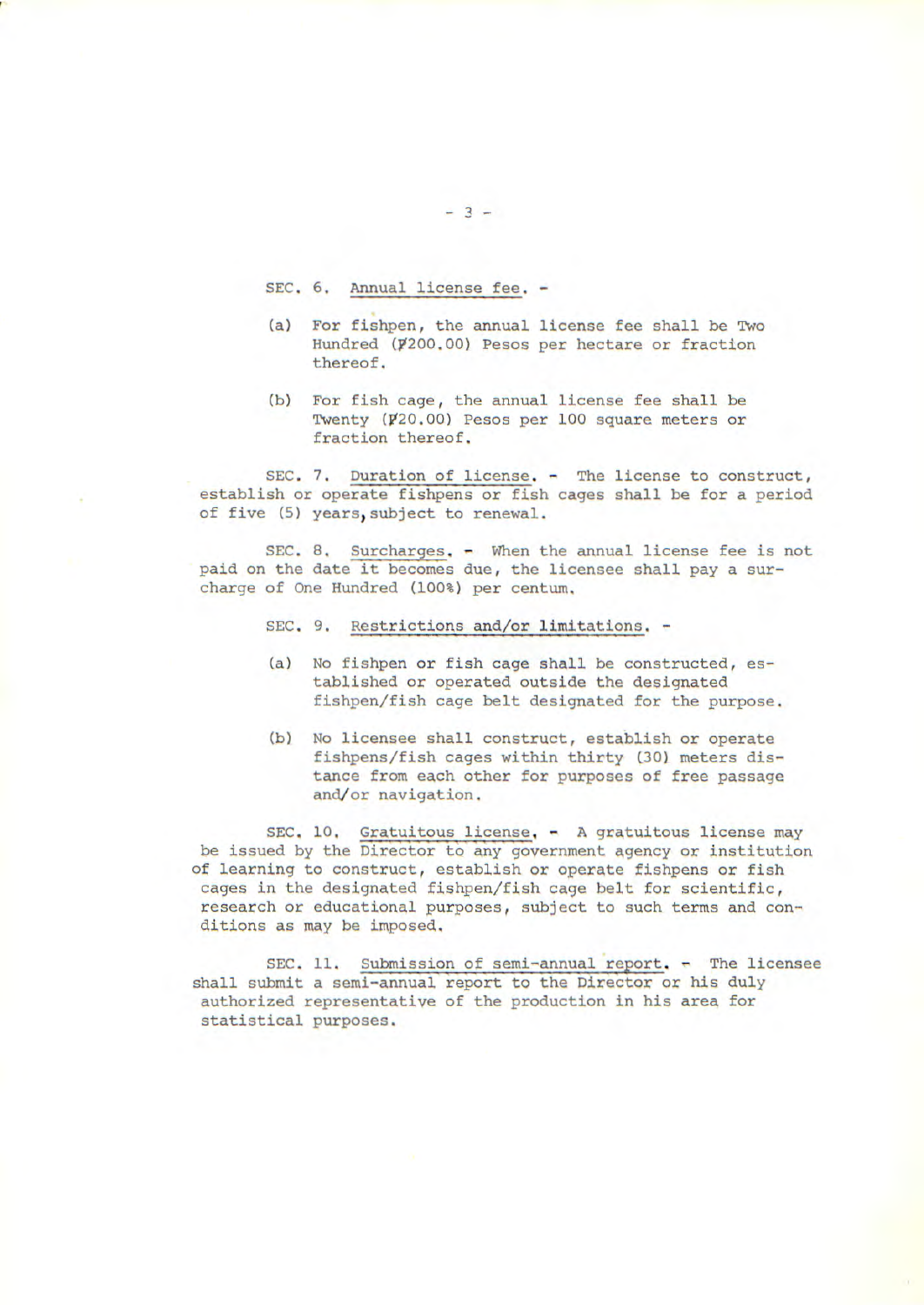SEC. 12. Grounds for rejection of application. - An application for license to construct, establish or operate fishpens and fish cages may be rejected on any of the following grounds:

- (a) Lack or loss of interest of the applicant;
- (b) Voluntary written request of the applicant;
- (c) Applicant is not qualified in accordance with this Order;
- (d) Failure to comply with the requirements as provided in this Order;
- (e) Fraudulent, false or misleading statements in the application;
- (f) Death of the natural applicant or dissolution of the juridical applicant; and
- (g) When public interest so requires.

SEC. 13. Grounds for cancellation of license. - A license to construct, establish or operate fishpens and fish cages may be cancelled on any of the following grounds:

- (a) Violation of any provisions of this Order;
- (b) Death of the licensee: Provided that a new license may be issued to the qualified heirs or assignees upon filing of an application within ninety (90) days from the death of the licensee;
- (c) Dissolution of the juridical licensee;
- (d) Failure to comply with the terms and conditions of the license;
- (e) Fraudulent, false or misleading statements in the application;
- (f) Failure to pay the license fee and/or surcharges;
- (g) Abandonment of the area;
- (h) Failure to submit semi-annual report; and
- (1) When public interest so requires.